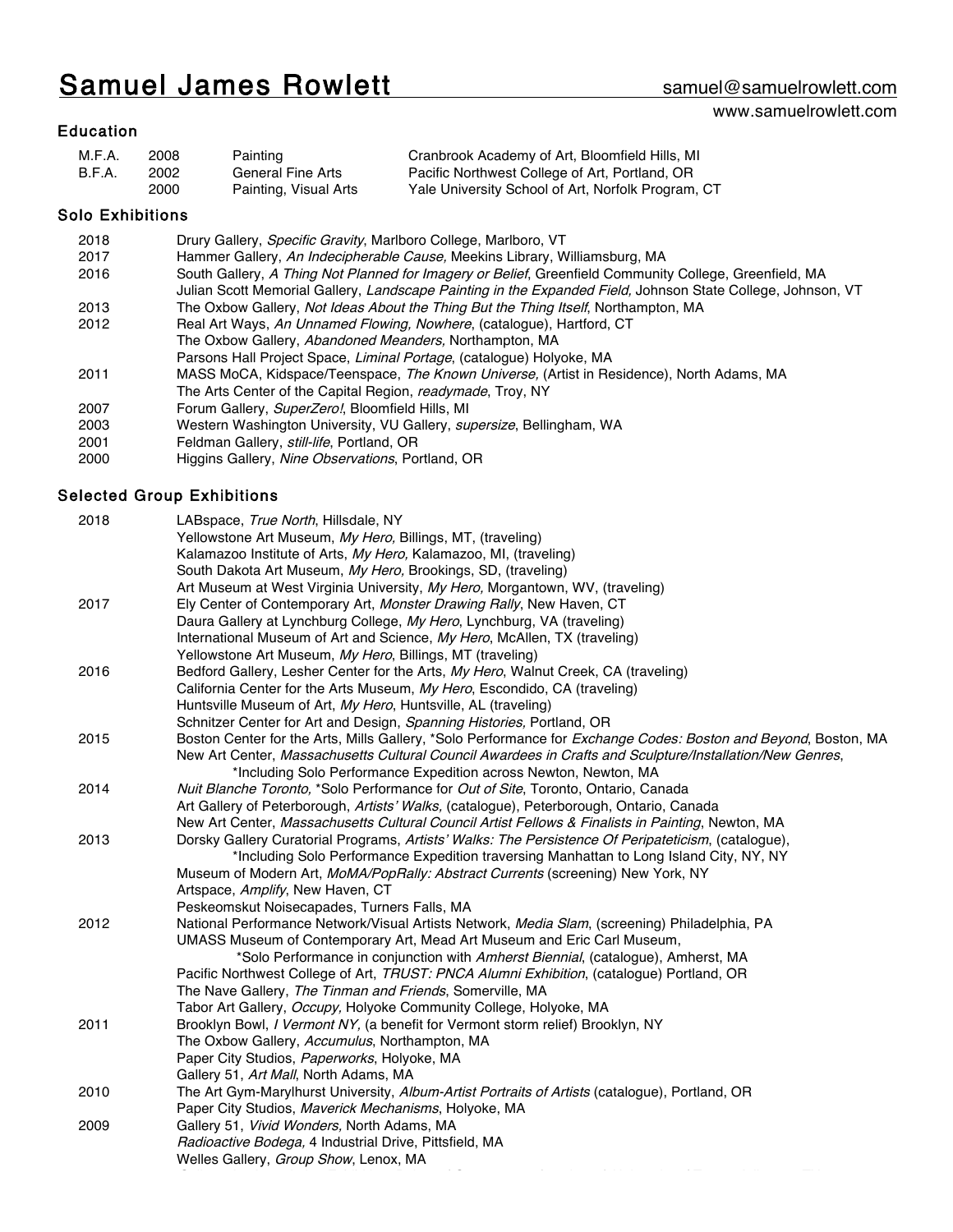| Cranbrook Art Museum, <i>Here and Now</i> , (catalogue) Bloomfield Hills, MI                |
|---------------------------------------------------------------------------------------------|
| Detroit Museum of New Art, Works on Paper, Pontiac, MI                                      |
| Anton Art Center, Art Execution, Mt. Clemens, MI                                            |
| Forum Gallery, Architecture in the Age of Immaturity, Bloomfield Hills, MI                  |
| Alley Culture, Pinewood Derby, Detroit, MI                                                  |
| Wayne State University, X-change, Detroit, MI                                               |
| John Slade Ely House Center for Contemporary Art, <i>Invitational</i> , New Haven, CT       |
| Artspace, Flatfile: Recent Acquisitions, New Haven, CT                                      |
| Yale School of Art Gallery, All Consuming, New Haven, CT                                    |
| SPACE Gallery, <i>Boys Life</i> , Portland, ME and Evos Arts, <i>Boys Life</i> , Lowell, MA |
| Arts+Literature Laboratory, Simulacra, New Haven, CT                                        |
| Vermont State House Gallery, Montpelier, VT                                                 |
| Margo Jacobsen Gallery, Group Show, Portland, OR                                            |
| Blackfish Gallery, Recent Graduates, Portland, OR                                           |
| Western Washington University, Beyond Borders Art Competition (catalogue) Bellingham, WA    |
| Oregon Health Sciences University, PNCA at OHSU, Portland, OR                               |
| Ogle Gallery, All Nude Revue, Recent Life Drawings, Portland, OR                            |
| Robert Canaga Gallery, <i>Domestic Interrogations</i> , (two person) Eugene, OR             |
| Yale Summer School of Art, Battell-Stoeckel Estate, Yale at Norfolk, Norfolk, CT            |
|                                                                                             |

# Awards/Fellowships/Residencies

| 2015      | Massachusetts Cultural Council, Artist Fellowship Program (Fellowship Grant in Sculpture/Installation/New Genres) |
|-----------|-------------------------------------------------------------------------------------------------------------------|
|           | Massachusetts House of Representatives, Massachusetts State House (Certificate of Recognition in the Arts)        |
| 2014      | Nuit Blanche Toronto, (Production Grant), Toronto, Canada                                                         |
|           | Massachusetts Cultural Council, Artist Fellowship Program (Finalist Grant in Painting)                            |
| 2012      | Real Art Ways, Hartford, CT, (Step Up Grant)                                                                      |
| 2011      | MASS MoCA, Kidspace/Teenspace, North Adams, MA, (Residency)                                                       |
| 2007-08   | Cranbrook Academy of Art, Bloomfield Hills, MI, (Merit Scholar)                                                   |
| 2006      | DiamlerChrysler Loan Collection, Farmington, MI                                                                   |
| 2004      | Vermont Studio Center, Johnson, VT (Full Fellowship and Residency)                                                |
| 2003      | Oregon Arts Commission, Official Portrait of Gov. John Kitzhaber, Salem, OR, (Finalist)                           |
| 2002      | Western Washington University, Bellingham, WA (First Prize -Beyond Borders Competition)                           |
| 2000-2002 | Pacific Northwest College of Art, Portland OR (Shaw + Folden Merit Scholarships)                                  |
| 2000      | Yale University School of Art, New Haven, CT (Ellen Battell-Stoeckel Fellowship)                                  |
|           |                                                                                                                   |

# Visiting Artist/Lectures/Critiques

| 2018      | Marlboro College, Marlboro, VT Visiting Artist (Lecture, Critiques)<br>Fountain Street Gallery, Boston, MA (Curator's Talk) |
|-----------|-----------------------------------------------------------------------------------------------------------------------------|
| 2017      | Marlboro College, Marlboro, VT BA Thesis Outside Evaluator (Critiques)                                                      |
| 2016      | Yale University, Digital Media Center for Arts, New Haven, CT Visiting Artist (Interdisciplinary Workshop)                  |
|           | Greenfield Community College, Greenfield, MA Visiting Artist (Lecture)                                                      |
|           | Johnson State College, Johnson, VT, Visiting Artist (Lecture, Workshop, Critiques)                                          |
| 2015      | Cranbrook Academy of Art, Bloomfield Hills, MI, Visiting Artist (Lecture, Critiques)                                        |
|           | New Hampshire Institute of Art, MFA Program, Manchester, NH, Visiting Artist (Critiques)                                    |
|           | Vermont Governor's Institute on the Arts, Castleton State College, Castleton, VT (Lecture)                                  |
| 2014      | College Art Association Conference, Chicago, IL, "Contemporary Painting and Technology", Panelist (Lecture)                 |
|           | The Art Salon, Deerfield Arts Bank, Deerfield, MA                                                                           |
|           | New Hampshire Institute of Art, MFA Program, Manchester, NH, Visiting Artist (Lecture, Critiques)                           |
| 2013      | Pacific Northwest College of Art, Portland, OR, Visiting Artist/Keynote Speaker (Homecoming Lecture, Critiques)             |
|           | Dorsky Gallery Curatorial Programs, Panel Discussion, Panelist                                                              |
|           | Landmark College, Putney, VT, Convocation Keynote Speaker (Faculty Address)                                                 |
| 2012      | Franklin Pierce University, Rindge, NH, Visiting Artist (Lecture)                                                           |
|           | Real Art Ways with The Nature Conservancy, Hartford, CT (Lecture)                                                           |
|           | The Oxbow Gallery with The Nature Conservancy, Northampton, MA (Lecture)                                                    |
| 2011      | Amherst College, Dept. of Art and Art History, Amherst, MA, Guest Critic/Visiting Artist (Lecture, Critiques)               |
|           | MASS MoCA, Kidspace/Teenspace, North Adams, MA, <i>Resident Teaching Artist</i> (Lecture, Workshop)                         |
|           | Arts Center of the Capital Region, Troy, NY, (Lecture, Workshop)                                                            |
| 2010      | Green Mountain College, Poultney, VT, Visiting Artist & Guest Critic (Lecture, Critiques)                                   |
| 2009      | Massachusetts College of Liberal Arts, North Adams, MA, Visiting Artist (Lecture)                                           |
| 2008      | Cranbrook Academy of Art, Bloomfield Hills, MI, Graduate Awards Ceremony (Lecture)                                          |
| 2005-2013 | Vermont Governor's Institute on the Arts, Castleton State College, Castleton, VT (Lecture)                                  |
| 2003      | Interlochen Center for the Arts, Interlochen, MI, Visiting Artist (Lecture, Workshop)                                       |
|           | Western Washington University, Bellingham, WA, Visiting Artist                                                              |
| 2002      | Pacific Northwest College of Art, Portland, OR, Commencement (Student Address)                                              |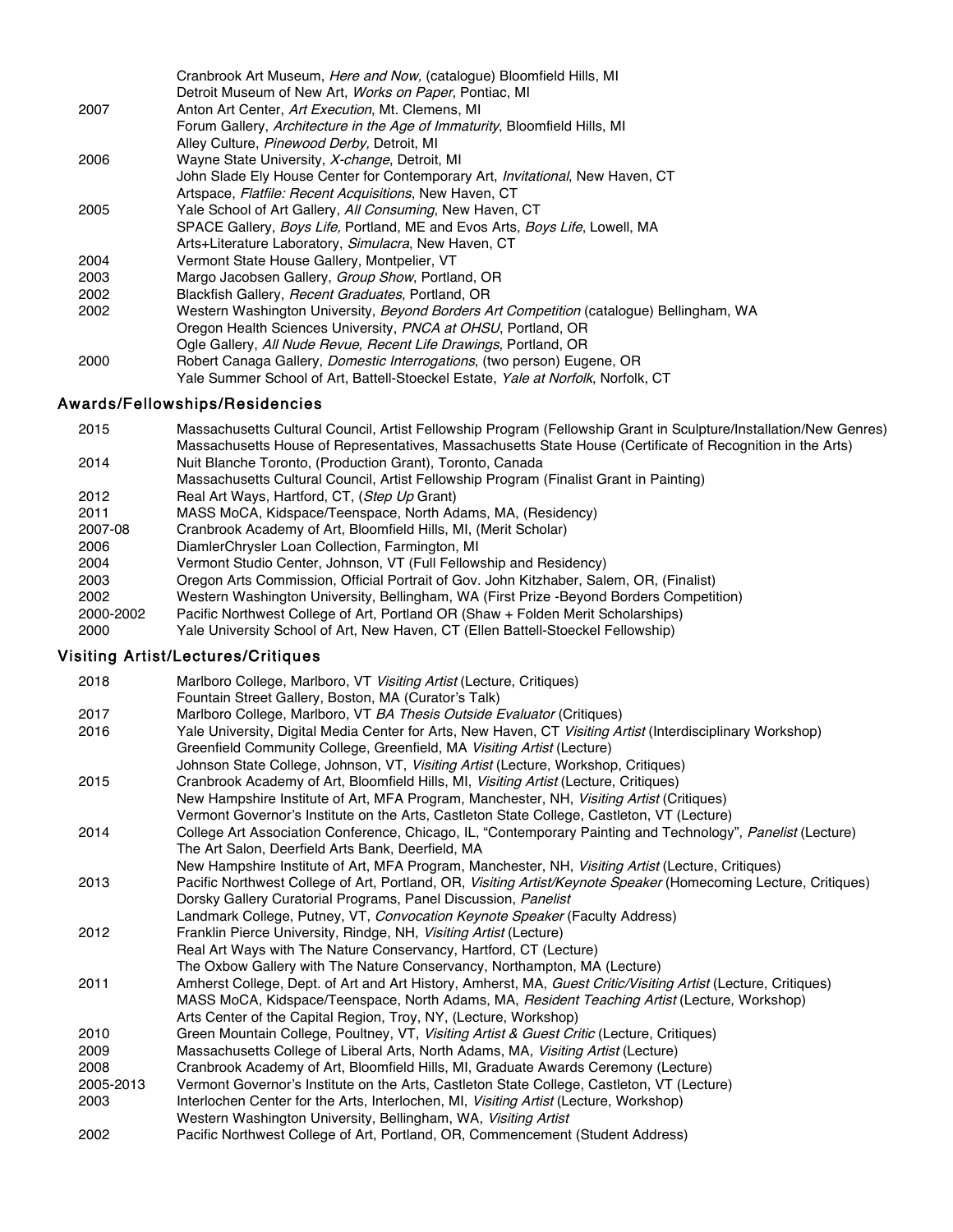### Selected Bibliography

Canadian Art/Basil AlZeri, Walking and Talking, Canadian Art Magazine, May 22, 2018 WBUR Boston, 5 Things To Do This Weekend, From Ice Castles To 'Space Invaders', January 10, 2018 Valley Advocate, "An Indecipherable Cause" paintings and sculpture - Samuel Rowlett, November 29, 2017 Stowe Reporter, Johnson State Trying Experimental Gallery (featured Image), Stowe, VT, February 4, 2016 Seven Days, OPEN: Samuel Rowlett (featured Image), Burlington, VT, January 28, 2016 Art Sake, Artists Making Art, snapshots of the creative process, (featured images/quotes) Boston, MA, December 20, 2015 Brian Christopher Glazer, "Art on the Walls", (featured Image) Big Red & Shiny, Boston, MA, September 29, 2015 Big Red & Shiny, Boston, MA, "Samuel Rowlett: Itinerant Painter", (featured images) Sept. 18, 2015 Art Sake, "Samuel Rowlett: Itinerant Painter", (featured images) Sept. 9, 2015 The Nature Conservancy, "Samuel Rowlett and his Connecticut River Art" (featured Images) Mar. 16, 2015 Art Sake, "Disrupting Norms, Defying Expectations", (featured Image and Interview), Massachusetts Cultural Council Blog, Boston, MA, Feb. 6, 2015 Blog TO, 50 crowd-filled photos of Nuit Blanche in Toronto, (featured Image), Toronto, CA, Oct. 6, 2014 C Magazine, (Magazine Cover Image), Amish Morrell, ed. Toronto, CA, Spring 2014 Michael Vaas, "Artists' Walks: The Persistence of Peripateticism…", (Featured Image) C Magazine, Toronto, CA, Spring 2014 James Lyons, "Don't blink:", Daily Hampshire Gazette, (Featured Images), Northampton, MA April 16, 2014 Hunger Mountain, #18, Vermont College of Fine Arts Journal of the Arts, (Featured Drawings) Winter 2014 Art Gallery of Peterborough News, (Featured Cover Image), Peterborough, CA, Winter/Spring 2014 Laura C. Mallonee, "Walking Is a Sketching Tool…" The New York Observer, New York, Nov. 6, 2013 Gwen MacGregor, "New Materialities and Landscape" Paper Presented at UAAC-AAUC Conf. Banff, CA, Oct. 19, 2013 UNTITLED Magazine, "Three Questions with Samuel Rowlett", Portland, OR, Oct. 2, 2013 Sky Goodden, "Earl Miller Updates the Art of Walking in NYC", Blouin ARTINFO, New York, NY, Sept. 18, 2013 Hannah Garner, "This Way to LIC! Dorsky Gallery Opens "Artists' Walks"…", (Featured Image) Art F City, New York, 2013 Tess McRae, "Turning a Walk in the Park Into a Work of Art", Queens Chronicle, New York, Thursday, August 22, 2013 Earl Miller, "Artists' Walks: The Persistence of Peripateticism" (catalog essay) Dorsky Gallery, New York, 2013 Big Red & Shiny, Boston, MA, "Go & See", June 11, 2013 "Why Can't You Draw?" (Op-Ed, Featured Image), Hyperallergic, New York, February 13, 2013 Sharon Butler, "Quick Study…", Two Coats of Paint, New York, February 6, 2013 Denise Markonish (curator, MASS MoCA), "Samuel Rowlett" solo exhibition catalog essay, Real Art Ways, 2013 "10 Best Exhibits of the Year in Connecticut", The Hartford Courant, December 27, 2012 Hunger Mountain, #17, Vermont College of Fine Arts Journal of the Arts, (Featured Drawings) Fall 2012 The Art of Science: Creativity in Conservation, The Nature Conservancy Update CT/MA, (Cover Image) Fall 2012 Killeen Hanson, "Journey Underneath a City", Untitled Magazine, Sept. 11, 2012 John Pyper, "Real Art Ways, Sept 2012", Big Red & Shiny, <bigredandshiny.com> Sept. 10, 2012 PORT, <portlandart.net> "Trust :: PNCA Alumni Show" (Featured Image), Portland, OR, September 04, 2012 Susan Dunne, "Why is This Art? Watch out for Sculptor…", The Hartford Courant, August 15, 2012 The New York Times, NY/Region Section, Print Edition (Featured Image), July 29, 2012 Catie Talarski, "The Park River: Exploring Hartford's Underbelly", WNPR, CT Public Radio, July 25, 2012 MASS MoCA BLOG, "The Known Universe", June 30, 2011, <http://blog.massmoca.org/2011/06/30/> Studio Visit Magazine, Volume 18, 2012 James Heflin, "Ramble On", The Valley Advocate, May 24, 2012 Susanne Wilson, "Samuel Rowlett", The Daily Hampshire Gazette/Hampshire Life Magazine, May 25, 2012 Jennifer Huberdeau, "Teens Turn Walls of City Gallery into Art", North Adams Transcript, June 11, 2011 Laura Thompson, "Teenspace…", Kidspace at MASS MoCA Blog, July 14, 2011 Untitled Magazine, August 15, 2011, <http://untitled.pnca.edu/super/show/4731/> Terri Hopkins,"Album-Artist Portraits of Artists…", Marylhurst University, Portland, OR, (Pub. 2010, Hardcover) D.K. Row, "Marylhurst Univ's Art Gym and Blue Sky Gallery Celebrate...", The Oregonian, October 1, 2010 Eli Bulno, "Imagination", North Adams Transcript, April 16, 2009 Dawson Raspuzzi, "Technique is Key for Young Artists", Rutland Herald, June 27, 2008 Emily Toman, "Academic Legacies in Art", The Shorthorn, February 25, 2008 Janet Kutner, Catalogue Essay, "Points of Convergence", College Art Association Annual Exhibition, February 20, 2008 College Art Association NEWS (Featured Image), Christopher Howard, ed. Vol. 33, No. 1, January 2008 DETROITARTS, (blog) "WSU/Cranbrook" 12/2007, <detroitarts.blogspot.com/search?q=samuel+rowlett> J. Bardelline, "Art and About" (Featured Image), Detroit Observer & Eccentric, August 3, 2007 Andy Bromage, "With Coliseum coming down, new life emerging", New Haven Register, Nov. 21, 2005 Cate McQuaid, "Simply Boys", The Boston Globe, Boston, MA, February 5, 2005 Randi Hopkins, "'Boys Life' at Evos", Boston Phoenix, Boston, MA, February 4-10, 2005 Judy Birke, "7 Starkly different images of self in 'Simulacra'", New Haven Register, New Haven, CT, January 30, 2005 "Visual Art", The Portland Mercury, Portland, OR, December 19, 2002

### Critical Writing/Journalism/Photojournalism

"XTCA-Cross Town Contemporary Art Symposium" (review) Architecture Boston Magazine, Nov. 2018 "About Space", Exhibition Catalogue Essay for Space Invaders